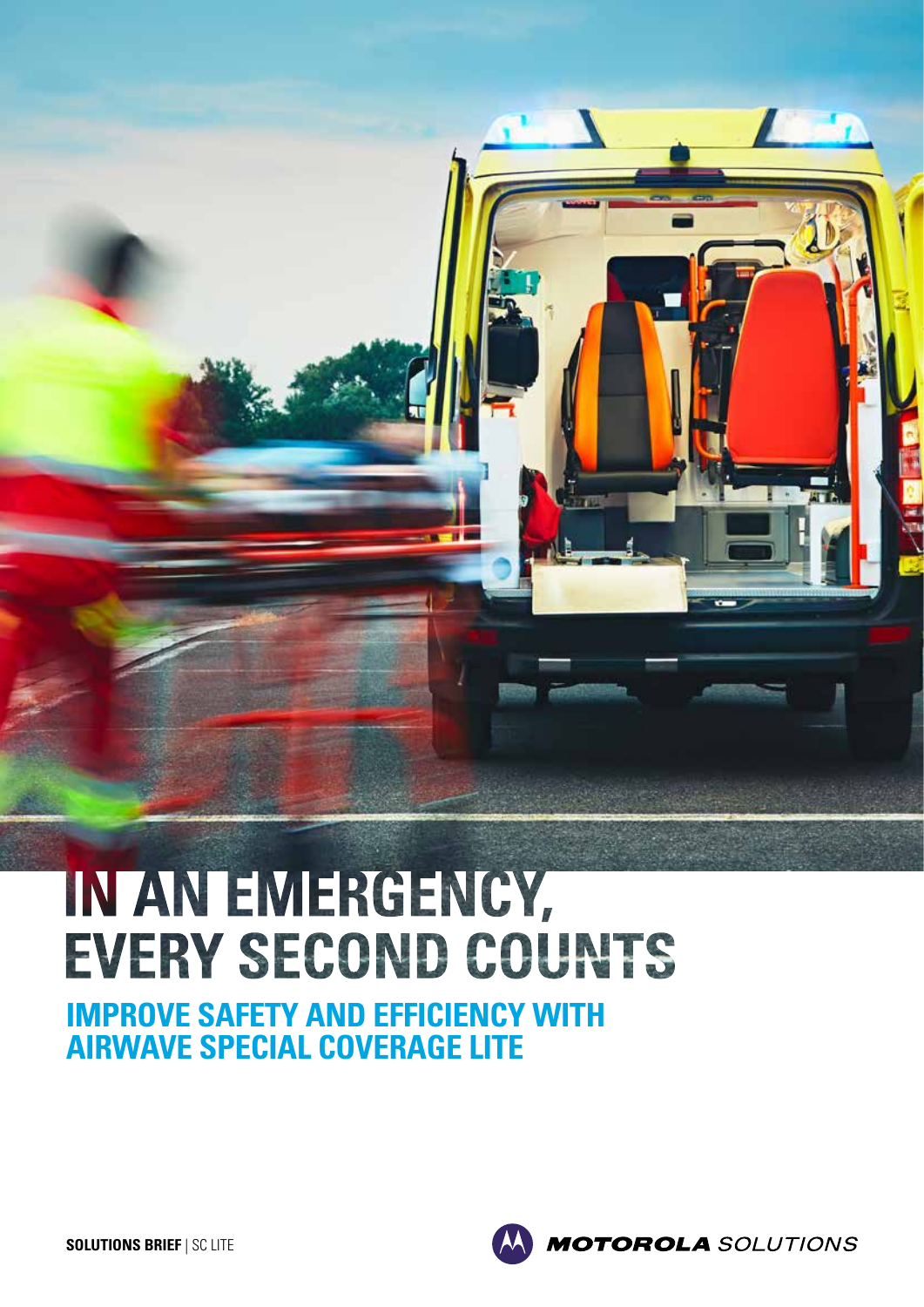**AMBULANCE TRUSTS IN GREAT BRITAIN HAVE CRITICAL RESPONSIBILITIES FOR PUBLIC SAFETY. MAINTAINING FLAWLESS COMMUNICATIONS AND COVERAGE, WHENEVER AND WHEREVER, IS ESSENTIAL FOR FRONT LINE EMERGENCY RESPONSE TEAMS TO PERFORM AT THEIR BEST.** 

Yet, key operational areas such as meetings rooms, head offices and internal staff areas suffer from poor signal reception. Can you be certain your team can be reached when they are needed?

For example, what if your ambulance team is located in an area with poor signal, such as a crew room, staff kitchen or other internal area? The Airwave Service provides guaranteed outdoor location coverage for 99% of Great Britain, **but there are some indoor areas even this service does not reach** – such as inside A&E departments.

Your Trust could be losing vital seconds and minutes in responding to the most important emergencies. In fact, the latest statistics from the National Audit Office reveal the problems ambulance crews face in mobilisation and response times.



#### **Ambulance trusts are failing to meet response targets.**

The government requires that the most serious, "Red 1" calls are reached by crews within eight minutes. Yet only 72.5% of calls managed this in 2015-16, falling short against a target of 75%<sup>1</sup>.

#### **Efficiency has never been more important.**

Between 2011-12 and 2015-16, income for ambulance services rose by 16% - but ambulance calls and NHS 111 transfers jumped by 30%. It is essential that trusts make the most of their resources. That requires being able to respond instantly to any emergency so crews aren't waiting when they should be mobilised.

#### **Demand for ambulance services is growing rapidly.**

Since 2011-12, the demand for calls and NHS 111 transfers for ambulance services has risen 5.2% a year on average, reaching 10.7m in 2015-16. This puts even more pressure on ambulance crews to act rapidly and achieve response time targets.

If your crew can't be reached, mobilisation takes longer and response times increase. With demand rising steadily, every minute is crucial.

<sup>1</sup> All statistics from National Audit Office, NHS Ambulance Services Report, January 2017.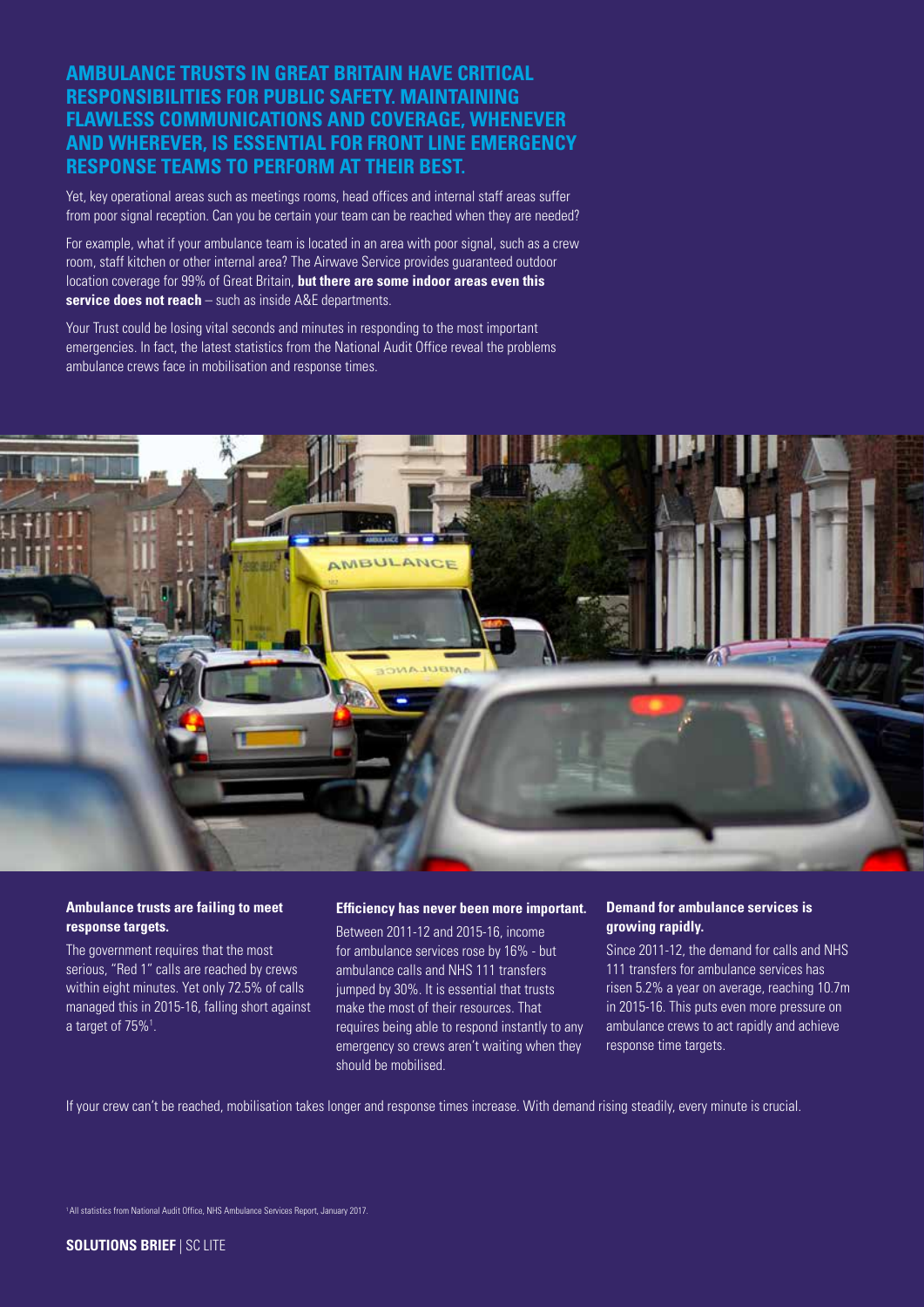# AMBULANCE

## **SAVE TIME, SAVE MONEY, SAVE LIVES**

Your Airwave network has guaranteed availability outdoors, but the thick walls of A&E departments, hospitals and other operational areas can block signals from travelling inside. Airwave Special Coverage (SC) Lite acts as a signal booster, restoring communications to enclosed areas, just like a WiFi booster you might use at home.

SC Lite saves time by ensuring your crew can respond instantly to emergency situations, even when they are in a poor signal area. Providing optimum levels of coverage and capacity means front line staff can perform more effectively and your organisation is more likely to meet its targets.

You get the unrivalled coverage availability, data and voice functionality and resilience of the Airwave network with the flexibility to plan and budget for the coverage you need. SC Lite is a simple solution that is perfect for crew rooms and other non-critical operational areas.

#### **EASY INSTALLATION AND 24HR SUPPORT**

Designed for smaller areas inside buildings – typically one or two adjacent rooms up to 20 m² – Airwave SC Lite can be installed quickly after inspecting and testing your site. We place an antenna on the outside of your building, connecting this to an internal antenna in your chosen operational area.

With 24hr support from the Airwave Service Desk and a two-working day response time for maintenance and repair, you will get the peace of mind that comes from knowing your communications won't let you down when you really need them.

Pricing is simple. You can pay upfront or lease for a five or ten year period. A year's maintenance (parts and labour) included in the price.

## **TRUSTED BY AMBULANCE SERVICES IN ENGLAND AND WALES**

Our Airwave SC Lite package is already helping ambulance trusts save vital moments in an emergency and dramatically improve response times. In the past 12 months alone, the Airwave Health Team has installed four SC Lite solutions.

The most recent delivery went live for East of England Ambulance Service (EEAS) in August 2017, whilst three installations were successfully deployed for the Welsh Ambulance Service. Both wanted to achieve better response times and make sure emergency teams stayed in contact, no matter where they were.

# **DON'T MISS TARGETS DUE TO POOR RECEPTION**

Reduce the risk of delayed responses to urgent calls by taking this simple step. Join other ambulance services using Airwave SC Lite and enhance your mobile communications so emergency teams can be rapidly mobilised, no matter where they are.

#### **SOLUTIONS BRIEF** | SC LITE

# **EAST OF ENGLAND AMBULANCE SERVICE**

**Having moved into a new flagship ambulance hub station in Stevenage, we realised we faced the challenge of zero Airwave coverage in the crew room, compromising operational processes and key performance targets.** 

**"The building design could not be reconfigured, so following discussion with our Airwave colleagues we decided to purchase an SC Lite solution to address our problem. Installed this month, the control rooms can now contact the crews direct via their Airwave handsets and the EEAS with a signal now present throughout the whole building.**

#### **WELSH AMBULANCE SERVICE**

*<b>Before SC Lite installation, crew* **alerting to hand-held portable radios in those stations often failed with the resulting delay in response to 999 calls and our performance targets.** 

**" Not only did this cause frustration to both control room and operational staff, but also time wasted by management having to investigate why timely responses to these calls failed.** 

**" Since we installed SC Lite, we have had no reported problems with handheld portable radios obtaining Airwave coverage in these three stations. No failed crew alerts have been reported and Airwave signal strength has remained strong throughout these three stations.**